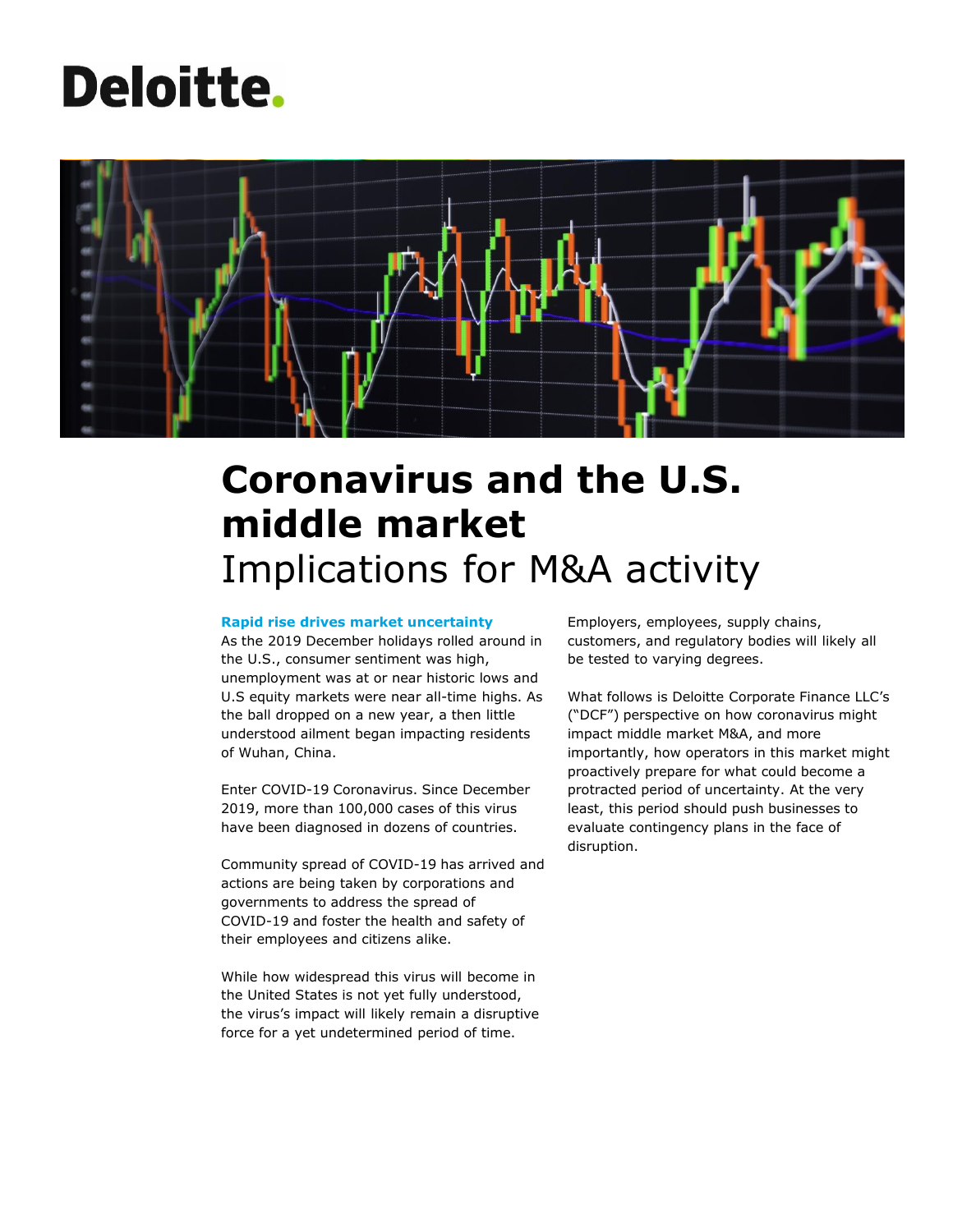#### **Business strategies to promote continuity**

**Employees**. Employees are the foundation of any business. During times of uncertainty, employees crave leadership and communication. Management teams and owners should demonstrate that they are proactively thinking through the impacts that the current environment may have on business demand, supplier fulfillment, and working arrangements. Safety comes first.

DCF feels that employers that consider the optimal means of maximizing worker wellness without compromising business functions stand to deliver benefits to stakeholders during this period and engender loyalty in the long run. Encourage flexible arrangements for those feeling under the weather or for those for whom transportation has or will become an issue. Consider the cost-benefit of travel, particularly if the destination will result in large groups of people in close quarters.

**Supply Chains**. Supply chains are interconnected webs of functionality that can prove challenging, or even impossible, for customers to fully trace. Whether you operate a multinational company or a business that exclusively serves domestic customers reliant on a chain of Tier 1 suppliers headquartered in the U.S., we believe it is likely that your supply chain will experience some disruption. If not already underway, take care to secure visibility into the fulfillment, production, and potential scheduling delays of Tier 1 suppliers. Assuming that direct visibility to Tier 2 suppliers is not readily available, consider inquiring with Tier 1s about their own supplier networks.

Even if no disruption is visible today, situations could change rapidly if mandatory quarantines become more widespread or if travel between key geographies becomes restricted. Consider your ability to pivot accordingly if Tier 1 suppliers experience delays, shortages, or outright cancellations.

**Customers**. We believe it is always important to be in front of your customers. Let them know how you are behaving in this environment. Inspire confidence by highlighting efforts to safeguard employees, stress test supply chains, and efforts to proactively manage uncertainty.

If your company primarily serves other businesses, it is likely that customer management teams and ownership are facing many of the same challenges. This could be an opportunity to collaborate to tackle tricky issues and increase the stickiness of a longterm relationship.

If your business serves consumers, consider reaching out to them through available communication channels. Empathize that your business and employee base shares many of the same challenges they do, but you are preparing accordingly so as to not be caught flat footed.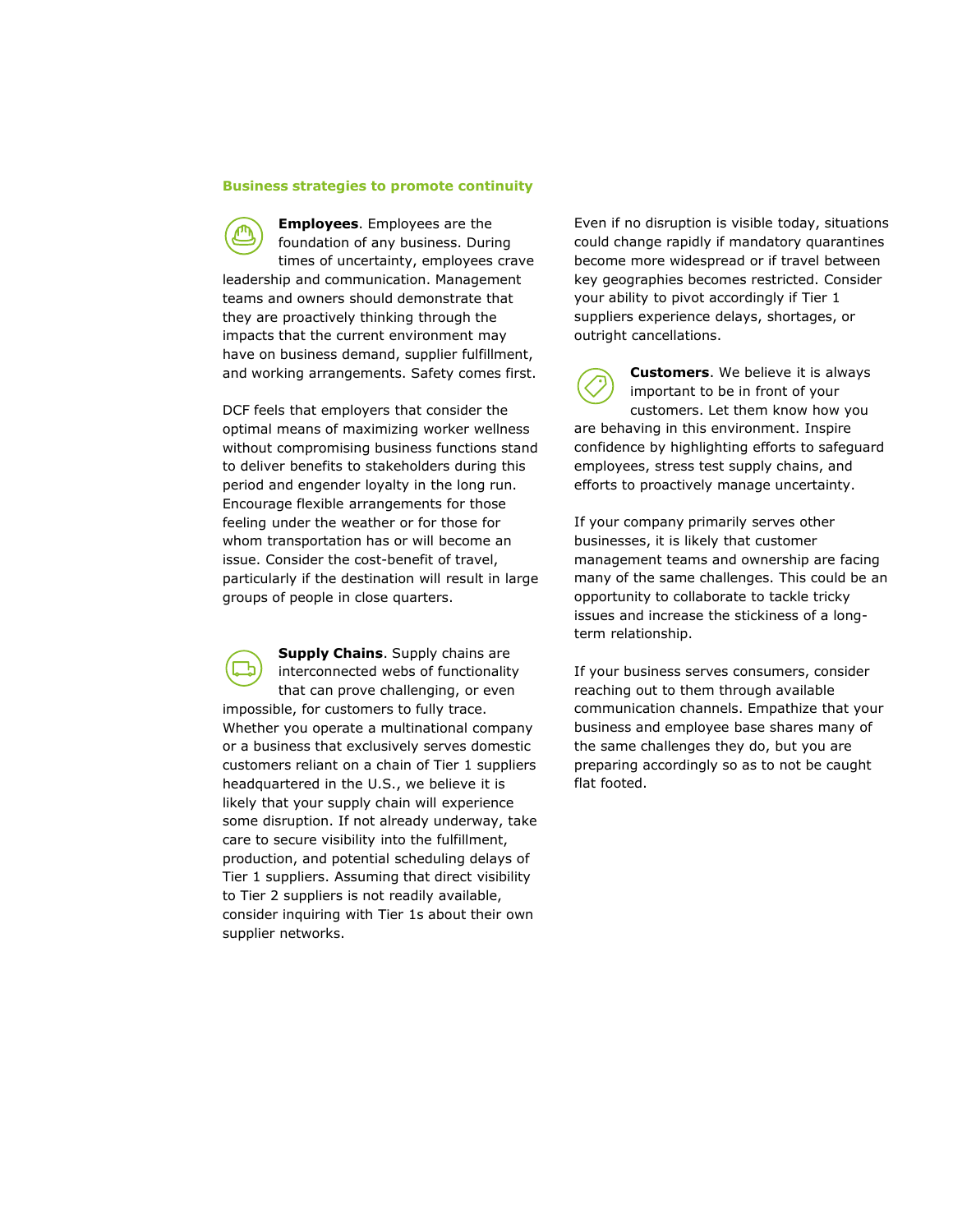#### **Business strategies to promote continuity**

**Cash Flow Management**. Whether it खा is temporary or elongated, most businesses are likely to experience some level of demand destruction in the current environment.

With fewer people traveling, many large scale events being cancelled or postponed, and potentially significant changes to working arrangements, reduced spending across many categories may be on the horizon.

Additionally, it is possible that large corporates delay capital spending plans until the health situation becomes more understandable.

Accordingly, we think businesses should consider preparing for some leaner revenue months than anticipated at the outset of 2020.

If you operate in a seasonal business in which the next few calendar months are typically key, you might consider workforce management strategies that account for a changed 2020 environment. Can full-time employees be repurposed to shoulder responsibilities typically fulfilled by seasonal workers or temps? Does the company need to rethink plant shifts and consider swings, splits, or alternatives to our typical operations?

On the liquidity front, stay connected with your financing partners. Let your lenders know that you aren't waiting for the market to create financing challenges. If required, some companies may be able to explore federal government programs that are being erected to assist small to medium sized businesses ("SMEs") that have interim liquidity needs.

**Re-Forecasting.** Many business owners have told us that they entered 2020 with optimism about the year's prospects. They viewed consumer confidence as strong, unemployment low, and their corporate coffers comfortably filled with cash. However, since most 2020 forecasts were baked, the world has decidedly changed.

For some businesses (e.g. surgical mask manufacturers) prospects might have improved significantly. For airline businesses, at least temporarily, the opposite has occurred. Most companies will have much more muted impacts. However, we certainly think it is worth the time of executives and financial officers to dust off those 2020 numbers and evaluate how they may have changed.

Should domestic containment expand from the levels already present in certain localities and persist for significant periods of time, the situation could prove highly interruptive to initially forecast 2020 results.

No models are perfect, but this particular situation seems to warrant scenario analysis, updated for new information (e.g. actuals) as it becomes available.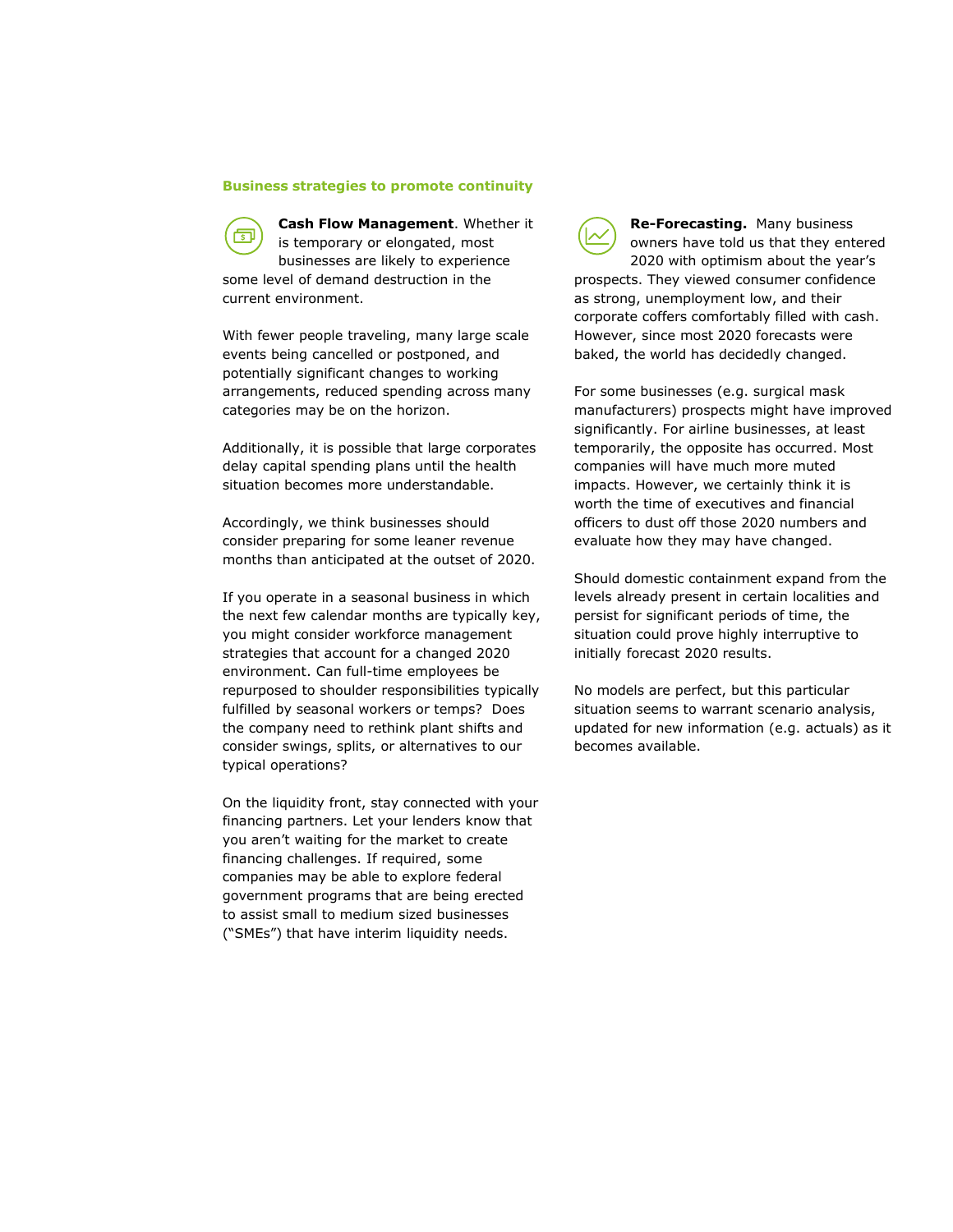#### **Implications for middle market M&A**

**Timing Considerations.** Deals currently in market are victims of unfortunate timing. On the bright side, some counterparties have already demonstrated willingness to close into this environment.

The current circumstances have not changed the fact that many corporates and private equity firms are sitting on significant amounts of dry powder. And, for those that do not need access to third-party financing, the environment could provide a strategic competitive advantage for these participants. Further, for strategics that are acquiring targets with a permanent home mindset, the temporary dislocation is unlikely to change investment theses.

On the downside, we are seeing some closing friction related to the prevailing uncertainty. At a minimum, those in market should be prepared for acquirors to ask for a reforecast of 2020 results. For deals that were already priced, this may prompt revisiting valuation. For deals that were not yet priced, particularly those in sectors that could be considerably impacted, we will likely see the pause button hit until greater visibility prevails.

As for market entry on new deals, we expect to see a considerable decline year over year in the next two months as middle market companies and dealmakers search for solid footing. We believe this will likely result in a flood of pent-up opportunities hitting the market when greater clarity arises; something for both sellers and buyers to consider as they weigh priority and timing.

**Availability of Debt Capital.** Based  $\widehat{m}$ on discussions we have had with lenders, debt capital in the middle market remains available from both banks and non-traditional credit providers, such as Business Development Companies ("BDCs") and credit funds for many sectors. For those industries most directly impacted by the virus, dynamics are changing daily and warrant frequent updating.

The cost of funds for banks is very low, so opportunities to put money to work at a spread alongside reputable sponsors (in the case of private equity-backed transactions) seems prudent. While we might see spreads rise in the short-term, from an all-in cost of capital perspective, it looks like a historically attractive time to borrow.

In addition to increased spreads, we will likely start to see more conservative lending behavior as it relates to total leverage capacity. More fulsome covenant packages may also be on the horizon, allowing lenders to closely monitor their credits. Should traditional banks become more conservative in the nearterm, we expect BDCs and other credit funds to move in to fill the void for middle market M&A appetite.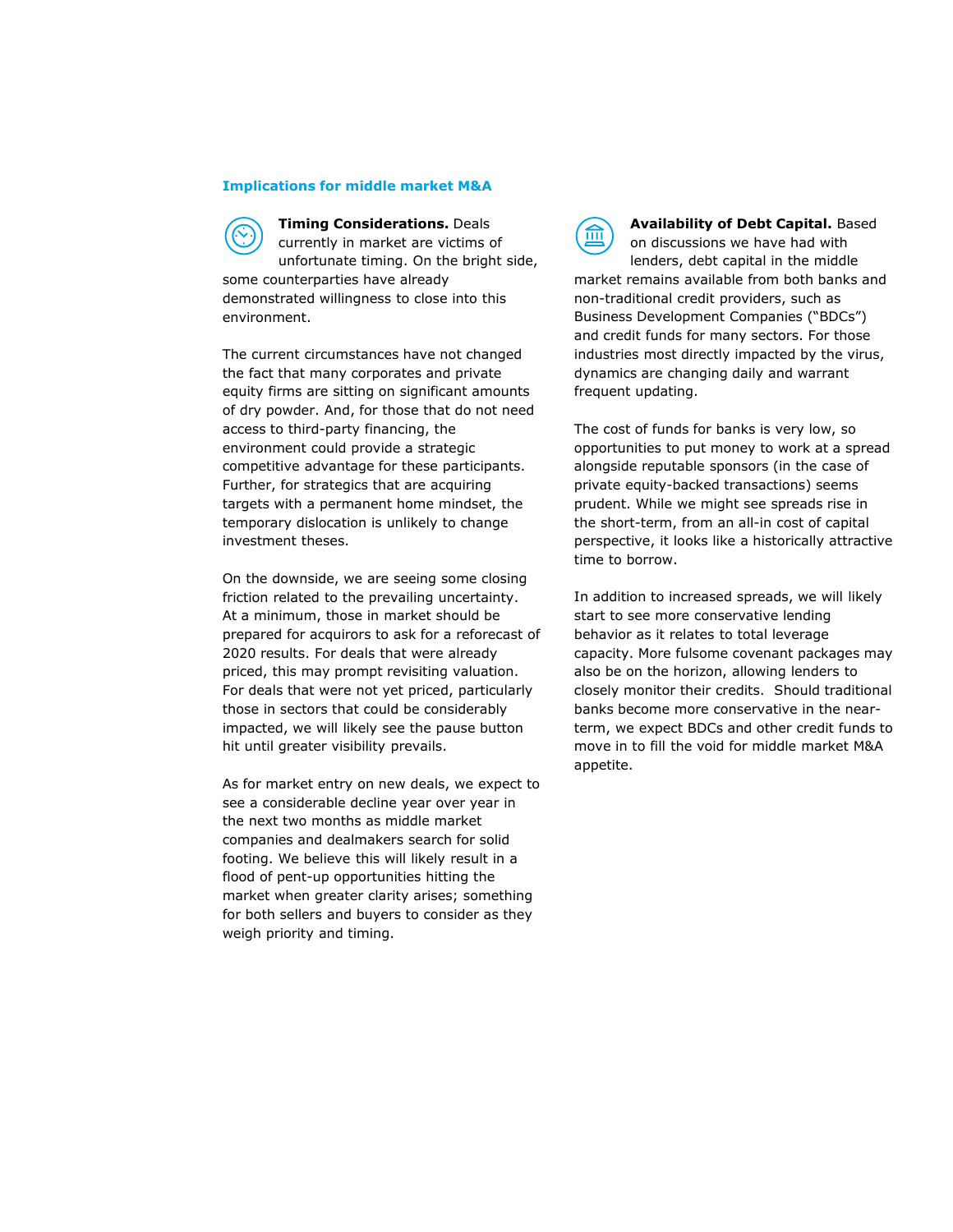#### **Implications for middle market M&A**

**Pricing and Structure.** Pricing in middle market M&A is dictated by a host of factors, including availability of capital, growth prospects, and the supply of quality businesses versus the demand for such businesses in the buying community. For two of these components: availability of capital, and supply/demand balance, the fundamentals remain intact. In our experience, outsized valuation multiples in the past several years have been driven as much by too many qualified acquirors chasing too few high-quality opportunities, as by sheer availability of capital (though they are often interrelated). We think this dynamic should persist.

As for growth prospects, it is too early to tell, other than the categoric conclusion that growth in 2020 for most businesses will likely be lower than initially anticipated. Herein lies the progression to structural solutions for bridging seller valuation expectations with economic and financial uncertainty. The current climate feels ripe for the re-emergence of contingent considerations (i.e. earnouts) to be paid to sellers based on 2020 or multiperiod financial performance. In fact, such valuation bridges may become fundamental to getting transactions closed.

Another structural introduction we expect to observe is elongated exclusivity periods, intentional or otherwise.

While it had become very vogue and even expected in some competitive processes for buyers to conduct confirmatory diligence in 30 to 45 days, we will likely see longer terms persist. Additionally, lawyers may spend more time finessing the definition of what qualifies as a "Material Adverse Event" in purchase agreements.

**Diligence.** We would expect the entire M&A diligence process, both preliminary and confirmatory, to receive added scrutiny in coming months.

Two areas of particular focus, as we have already heard from private equity firms and lenders, will be supply chain and customers.

On supply chain, buyers will want to see that sellers have done the work to explore the reliability of Tier 1s, visibility into Tier 2s, and the installation of redundancies where sensible.

For customers, buyers will likely be looking deeply at how the COVID-19 situation impacts purchasing behavior.

Those contemplating market entry in 2020 might proactively consider the use of Vendor Due Diligence ("VDD") at the outset of a process. Popular in Europe, VDD entails sellers engaging a third party to conduct a robust inspection of the financials and operations of a business prior to launching a sellside process.